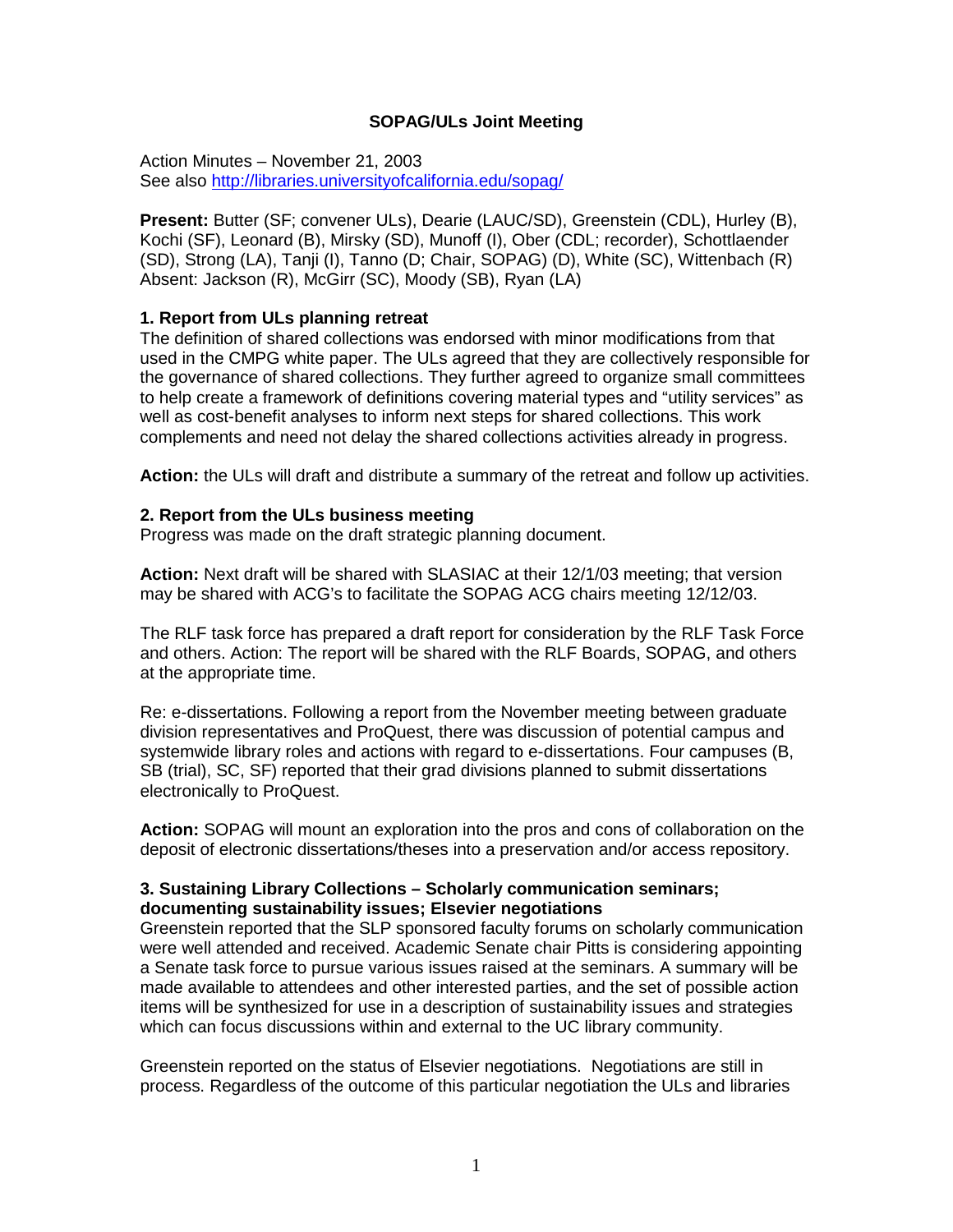are committed to strategic action that will result in more sustainable models for scholarly communication for UC.

**Action:** SLP and the ULs will continue to communicate broadly on the unresolved status of the Elsevier negotiation.

### **4. SOPAG business**

4.1 Confirmation of May 6-7 for the next joint meeting.

4.2 ILL of special collections materials – ULs confirmed their commitment to loaning special collections whenever possible and asked SOPAG to continue to resolving remaining impediments.

**Action:** SOPAG will work with RSC to address impediments; ULs will confirm their commitment among their own staff.

4.3 Government Information pilot project steering committee membership was discussed and endorsed as presented by SOPAG.

**Action:** SOPAG will proceed with appointments.

4.4 Shared collections workshops. The ULs endorsed in principle the workshop on "The New Government Information Landscape: UC Opportunities for Shared Collections and Collaboration" as described by SOPAG.

**Action:** SOPAG will continue with workshop planning.

4.5 ACM/Elsevier shared collections pilot.

**Action:** SOPAG will forward the points made by the Preservation Advisory Group (PAG) for consideration by the pilot's assessment team.

4.6 SCAP-funded database assessment. SOPAG reported that it had consulted with the appropriate all campus groups and joined those groups in endorsing the recommendations from the Joint Steering Committee on Shared Collections.

4.7 Implementation of VDX (aka the Consortial Borrowing System). The ULs are eager to hear the results of the RSC/SOPAG summary of remaining tasks for systemwide implementation of VDX.

**Action:** SOPAG will forward the summary, their analysis, and campus plans for adoption to ULS as soon as possible.

4.8. Melvyl and Uniform Titles. Ober summarized the follow up to SOPAG's recommendation that CDL pursue improvements to uniform title searching in Melvyl. He reported that Ex Libris does not plan to include the tiered browse functionality (aka "the Harvard solution") to the union catalog version of their Aleph software in their next release. CDL has initiated analysis and discussions with Ex Libris regarding other potential improvements to searching for music and works by voluminous authors.